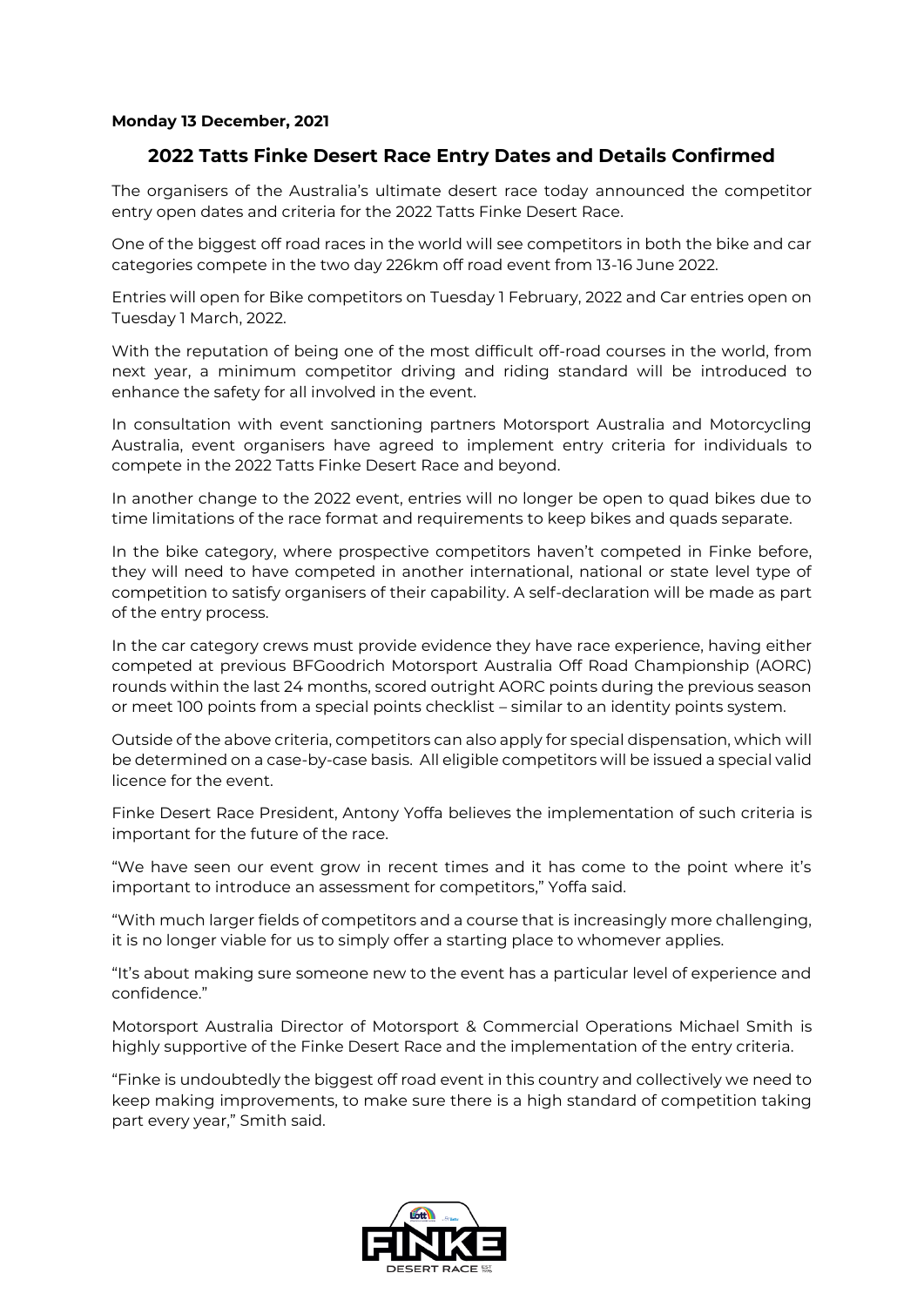"Every time a competitor races in Finke, they are putting themselves through a very rigorous event and you want to have every bit of confidence in the ability of those racing with and against you, so everyone can compete fairly and safely.

Motorcycling Australia CEO Peter Doyle said they were pleased to see the new entry criteria implemented for 2022 and beyond.

"The safety of competitors and all involved at motorsport events around the country is extremely important to Motorcycling Australia and we want competitors to have confidence in themselves and those around them, that they are race prepared."

The 2022 Tatts Finke Desert Race takes place between Alice Springs and Finke on 9-13 June, 2022.

#### Summary of entry criteria: **BIKE CATEGORY**

Online Registration will include a tick box where competitors will tick which of the following criteria they meet through self-declaration.

Audit of declarations made by competitors will be conducted by Finke Desert Race Inc in conjunction with Motorcycling Australia.

- Entrant must hold Senior National Motorcycling Australia licence as at the close of entries, and a minimum of one of the below;
- Currently compete in national off-road (AORC) or Motocross; (ProMX)
- Have recently completed other major official off-road events, example Hattah, Sunraysia, Condo 750 etc.
- Have competed in an internationally recognized rally (FIM World Rally, Dakar) ;
- Currently compete in other MA-recognised events such as state/territory off-road race series etc.

Finke first timers will need to declare this through their Online Registration. These competitors will have additional requirements to meet by the close of entries.

This policy will enviably mean no competitor should enter Finke without history of competing in other MA or FIM permitted events.

Motorcycling Australia rule 4.2.6.1 requires no two machines of a different category may compete in any Event. Due to time limitations of the race format and requirements to keep bikes and quads separate, entries will not be open to quad bikes for the 2022 Tatts Finke Desert Race.

## **CARS CATEGORY -Tatts Finke Desert Race special licence criteria\***

## **(Competitors must have done at least ONE\*\*)**

- Completed a minimum of two AORC rounds within the last 24 months. OR
- Have scored AORC outright points in a round of the previous season OR
- Must meet 100 points from items in the points checklist.
	- a) 50 points, per Finke event competed at in the last five years.
	- b) 25 points, per AORC event competed at in the last five years.
	- c) 10 points, holding a current off road licence for more than three years; or
	- d) 5 points, holding a current off road licence for less than three years.